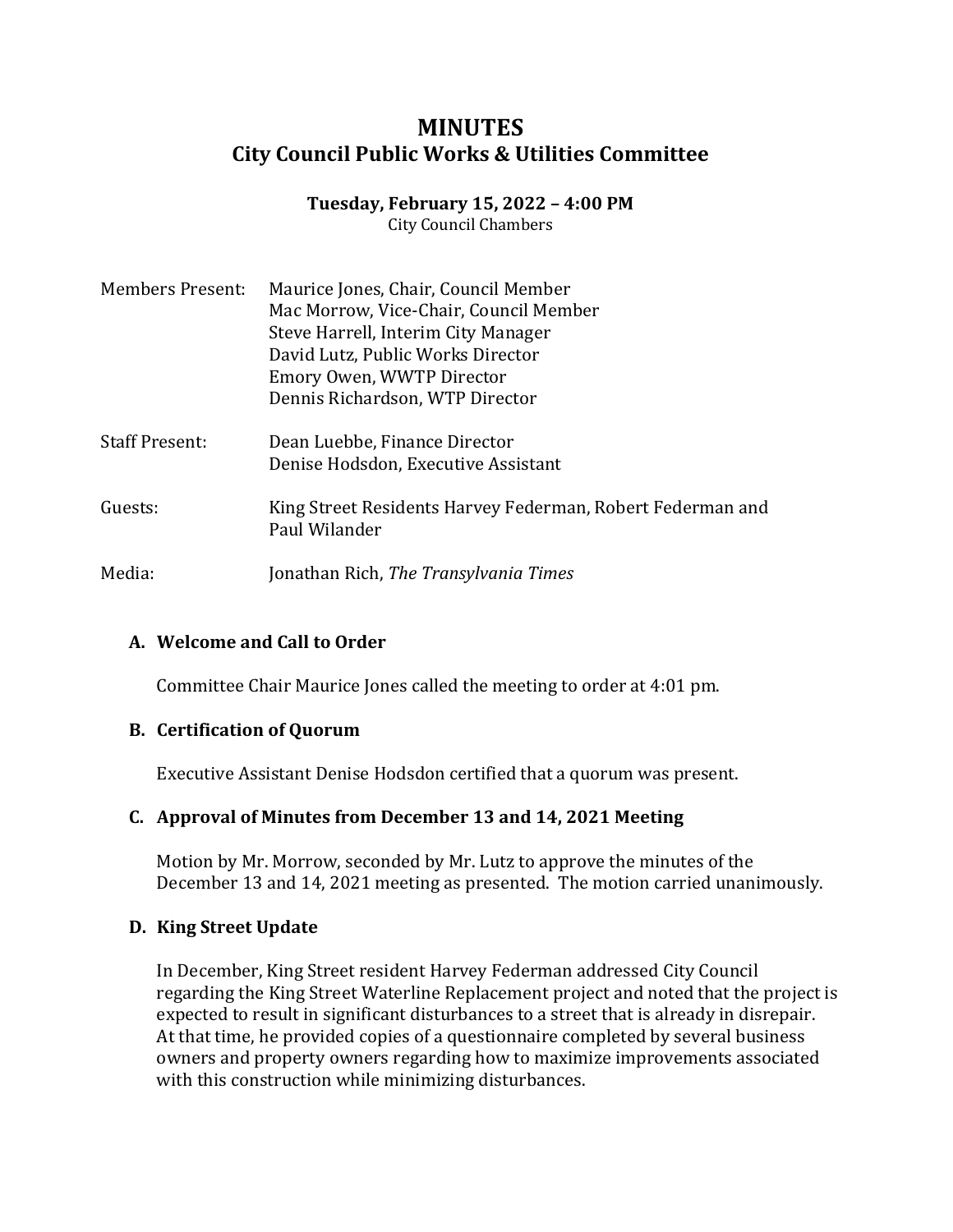The results of the survey indicate that business and property owners are in favor of burying power lines on King Street; replacing existing sidewalks with brick pavers, existing curbing with granite, and storm drainage; and there was a mixed response regarding making King Street a one-way street and limiting parking to one side of the street. Harvey and Robert Federman and Paul Wilander requested to meet with this committee to further review these results.

Mr. Harrell explained that the budget for the King Street Waterline Replacement project is \$1,086,918 and it should begin later this calendar year. This money is just for the waterline and does not include these additional improvements. He explained that if the power lines are put under ground, that will have to go through Duke Energy to get that accomplished and the question is whether Duke Energy would be willing to pay for it. He said it has been his experience that cost to put power lines underground is approximately \$.5M per block and that Duke Energy would do these enhancements if the city wants to pay for it. Mr. Harrell explained that there is no money for grants or loans when it comes to putting electrical lines in.

Mr. Harrell added that there is very little, if any, money for storm drainage. Brick pavers and granite curbing is really expensive as well. Generally, with the brick pavers, people are doing the stamped concrete and that is fairly inexpensive to put in. Making the street one-way would be up to City Council, but he noted that the Main Street Program has done studies about one-way streets and they are not recommended for streets on which there are retail businesses as two-way traffic increases the customer flow going through.

Mr. Jones suggested moving on to the next item, Water & Sewer Debt Report, and then have discussion about King Street after that.

## **E. Water & Sewer Debt Report**

Mr. Luebbe reported that in the City's most recent audit, the debt load in our Water & Sewer Fund was 28%. He noted that for most cities our size, 10% would be a high debt load. He said we have three more debts that will be going on line shortly – King Street Waterline Replacement, the Burrell Mountain Finished Water Tank, and Gallimore Road Sewer Basin Rehab – so the debt load will most likely go over 30%. Many of these debts were taken out just in the last 4 or 5 years and they don't mature for 15 years or so. The City's Utility Fund will be looking at a very high debt load for some time and no substantial debts will be falling off anytime in the near future.

Mr. Harrell reviewed the projects listed at the top on the attached spreadsheet. He noted that these projects are currently funded and are already underway or will be underway soon. He suggested that while these projects are funded, we might want to look at some of these and see if we could put off construction for a year.

Funding for some of these projects we haven't started yet are ARP funds, including the Main Street Water and Sewer, Times Arcade Alley stormwater, and the Hampton,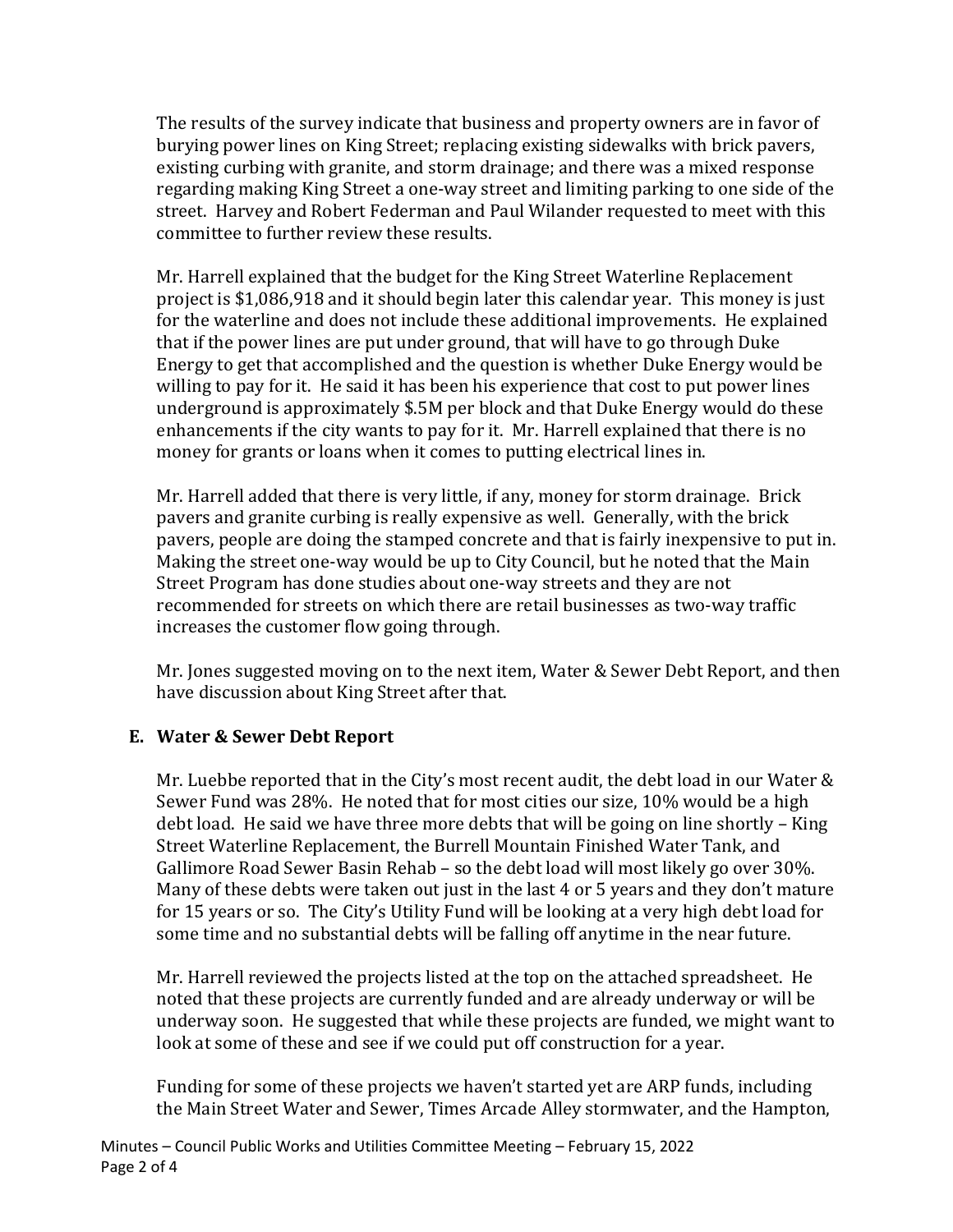Whitmire Water District for waterlines that are on private property. Mr. Luebbe explained that we have received a total of \$3.1M in ARP funds that can be used for our portions of some of these projects and we are trying to figure out what kind of restrictions are on those ARP funds. It would be his guess that our portion of these projects is more than \$3.1M which is why we may have to start having discussions about prioritizing.

Mr. Luebbe noted that the Water Treatment Plant Improvement project has been approved for funding, but only \$500,000 is loan forgiveness and the remaining \$4.4M would be debt. He said our engineer Jeffrey Brown is working with NCDEQ to try to get that project to 100% grant funded. If we don't get the grant funding, that project would most likely not move forward.

Mr. Harrell noted that the list at the bottom of the attached spreadsheet includes several unfunded potential projects totaling \$31M. He said it was his understanding that this came to this committee back in December and the engineers listed were asked to pursue funding for these projects, with the idea of hopefully finding 100% grant funding. He would highly recommend that if we don't find that, we need to get with the engineers and see which of these potential projects actually have to be done now as opposed to being able to wait until some of these other projects above come off. Mr. Harrell noted that Council approved expenditure of \$65,000 for the engineers and they are underway putting together the applications. Mr. Morrow said when Council approved that expenditure, they were all in agreement that it would have to be 100% grant funding.

Mr. Morrow noted that much of the current debt was financed at zero-percent so there was a lot of opportunity to do what we did and we raised rates 4% each year. Those were steps to get us solid financially. It may not look good, but we'll see in the budget where we are with revenues as we've been growing.

Mr. Jones suggested that we need to make a prioritized list of these projects and bring back to the committee. Hopefully by then we will have clarification of what the ARP funds can and cannot be used for as we look at our budget.

The committee then returned to discussion of the King Street Update. Mr. Harrell reiterated that there is no money in the project funds to pay for any of the updates indicated in the survey. Funding of any of those improvements would have to come directly from the General Fund. He noted that the City is also facing a \$700,000 funding shortfall for the Railroad Avenue Bridge replacement.

Mr. Harrell asked if we could delay the King Street Waterline Replacement project. Mr. Lutz said that right now it is fully permitted but it has not gone to bid yet. Mr. Morrow added that a benefit of doing that would be for the \$1.5M stormwater improvement because the surveys are already done and the project could be put together fairly quickly. It would be nice to have that all done at the same time.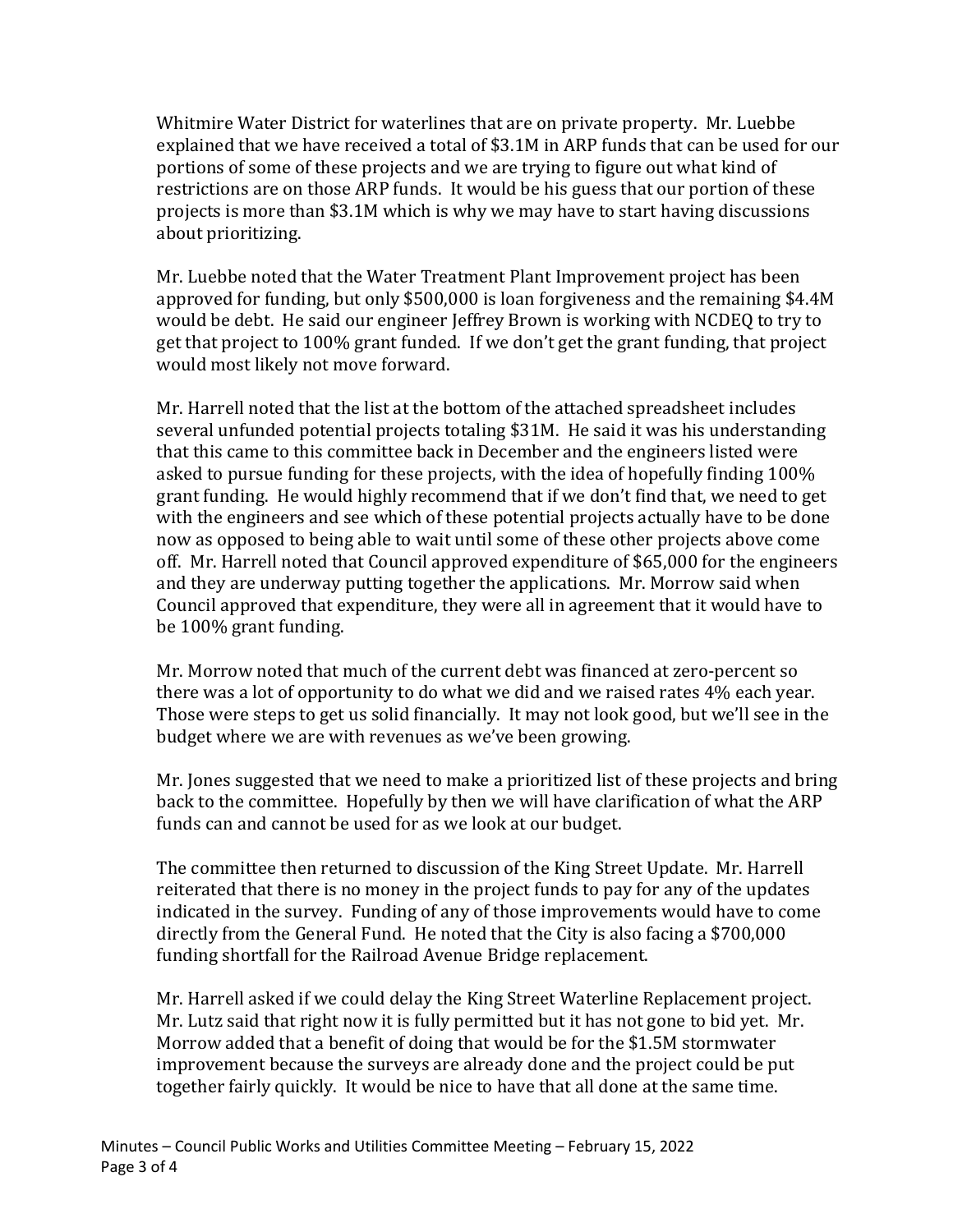Mr. Harrell said that because the waterline runs the length of the street, there is a possibility that when we do replace the waterline we may have to tear up enough of the street that we'll need to repave the entire street as part of the project.

Mr. Wilander acknowledged that obviously there is a lot to figure out with these projects, but he hoped that the City would be efficient with money when making the improvements to King Street because that road has been in need of improvement for a really long time. It is a unique road in that all of Comporium's trucks go through it every day and there are a ton of potholes. It's got a bunch of restaurants, a couple breweries and 20 homes all in this tight little spot. Things like the sidewalks and curbing have been there for over 100 years so it is time to replace at some point, but if you put in the waterline and repave the road, that would be preferable...I think we'd rather wait a year to see that happen.

#### **F.** Set Date for Next Meeting

The Public Works & Utilities Committee will meet again as needed.

#### G. Adjourn

There being no further business, the meeting was adjourned at 4:50 pm.

Chair, Council Member

Denise Hodsdon **Executive Assistant** 

Minutes - Council Public Works and Utilities Committee Meeting - February 15, 2022 Page 4 of 4

Minutes Approved: March 29. 202